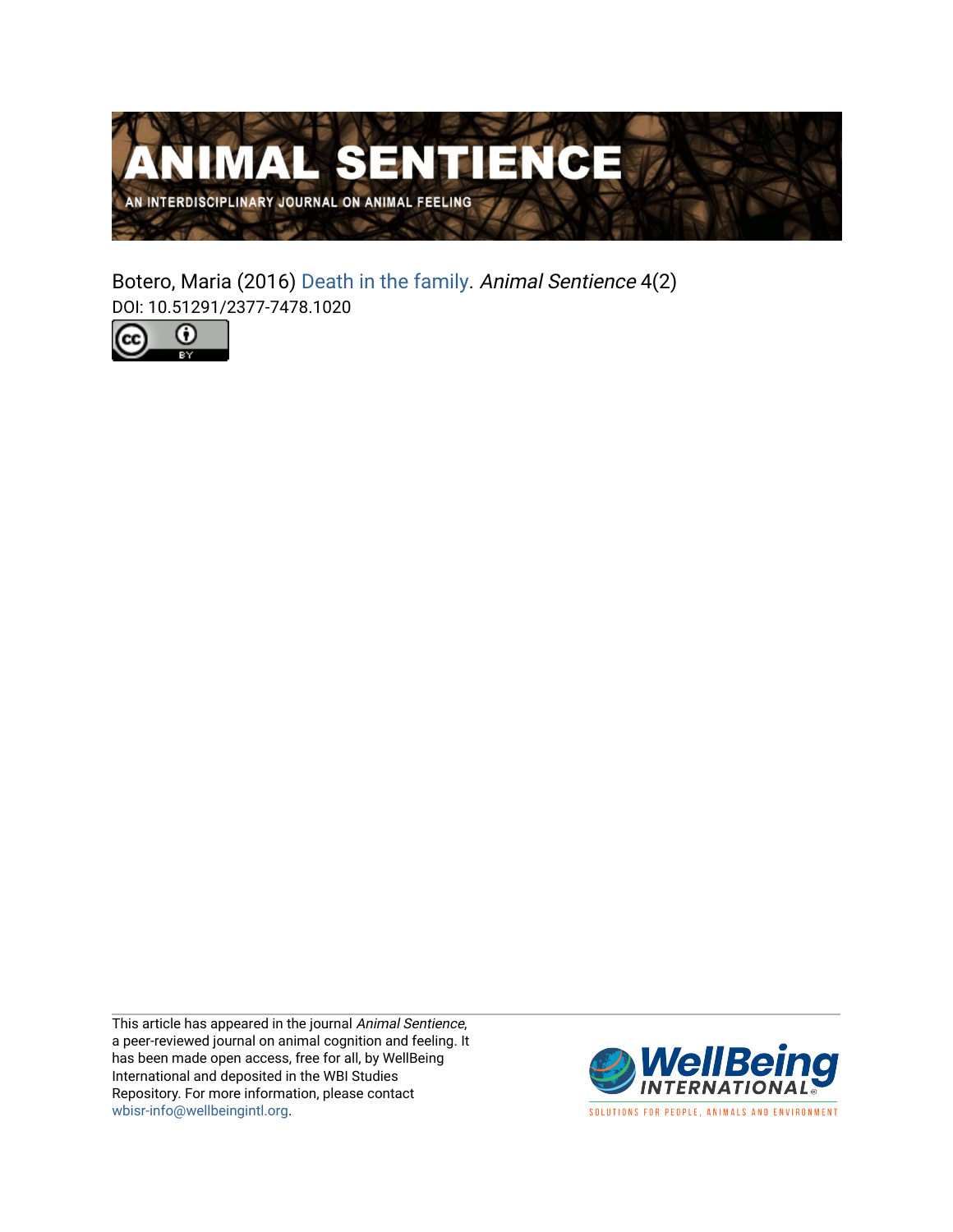## **Death in the family**

*Commentary on [King](http://animalstudiesrepository.org/animsent/vol1/iss4/1/) on Animal Grief*

## **Maria Botero**

## Psychology and Philosophy, Sam Houston State University

**Abstract:** Barbara King presents grief as the result of the capacity of human and non-human animals for social and affectionate bonds. This is a novel approach that provides a context for interpreting behavioral evidence of grief. The book also offers thought-provoking insights into the relationship between emotion and the expression of emotion. The most surprising element of King's approach is that, throughout the book, her account of non-human animal grief forces us to reassess the way we treat them.

> **Maria Botero** [mbotero@shsu.edu](file:///C:/Users/Ann/AppData/Local/Temp/mbotero@shsu.edu) is Assistant Professor in Psychology and Philosophy at Sam Houston State University in Texas. Merging questions about science and mind, she studied mother-infant chimpanzee pairs at Gombe National Park.



<http://www.shsu.edu/~mdb037/index.htm>

One of the most surprising things about *How Animals Grieve* (King, 2013) is that on several occasions I found myself putting the book away after reading just a few pages. My reaction puzzled me; Barbara King's research explores the compelling question of whether animals experience grief and does so in a clear and engaging way. Only at the end of the book did the reason for my discomfort become clear. King conveys an embodied feeling of how human and non-human animals are intertwined through grief and love. What I was experiencing was grief. As King so eloquently puts it: "We grieve as primates, and we have company" (p. 133). Her book emphasizes that the question of animal grief is fundamental, that it pertains not only to which animals experience grief and to how we can identify grief in animals, but also to an understanding of ourselves as grieving humans.

There are many interesting elements in King's treatment of this question, but I will focus here on two aspects of her approach to the question of grief. One of the novel aspects of her research is the way she defines grief. Her starting point is that grief is born out of the capacity for love, or, in her own words, "The love drives the grief as the wind drives the ocean waves" (p. 161).

This approach to grief is novel because instead of following the traditional approach of focusing on the cognitive skills that are the basis for grief, King chooses emotions as the context that enables the appearance of grief. Moreover, this approach is beneficial in helping us understand the similarities and differences of social capabilities in a comparative context.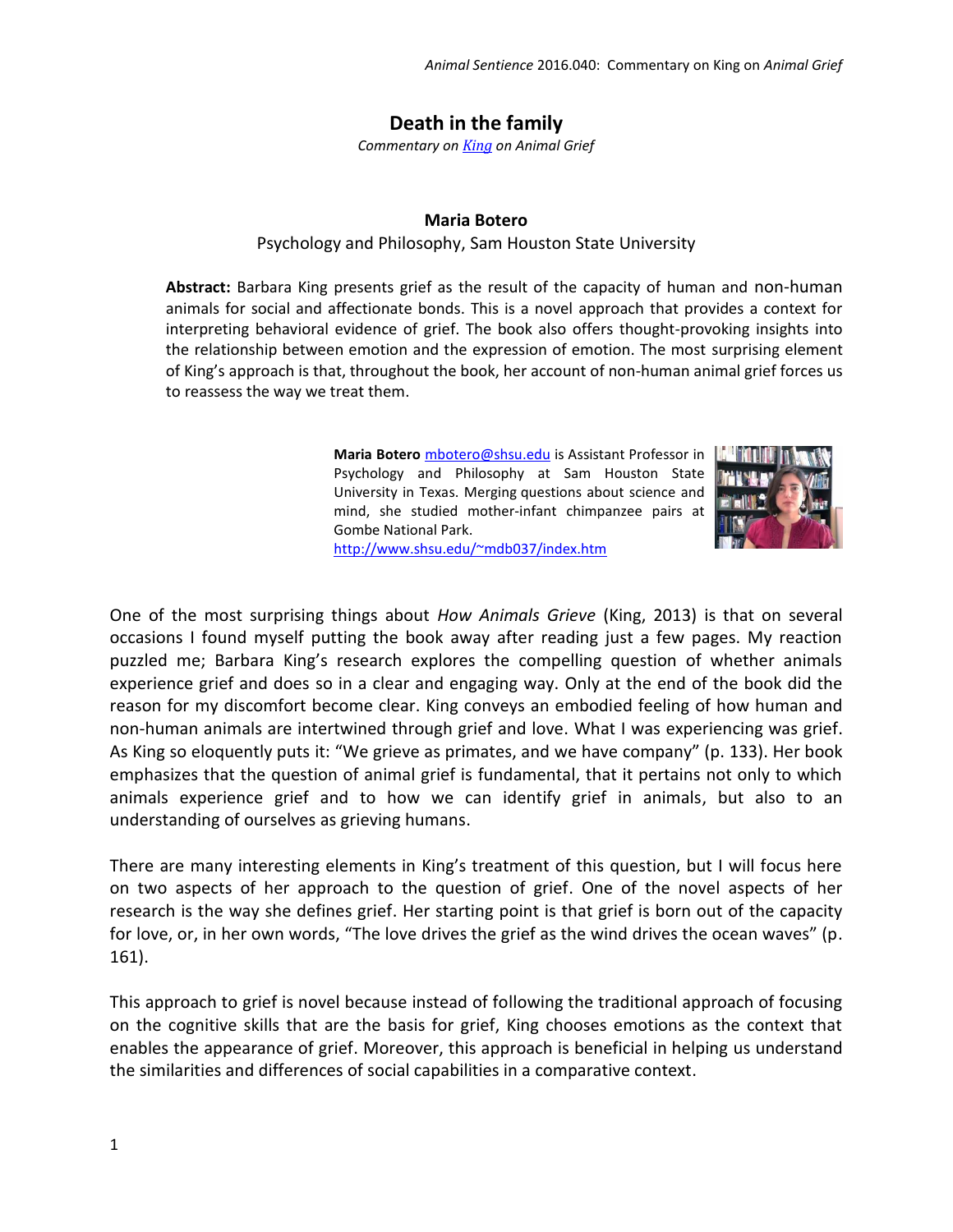Anthropologists face the challenge of understanding social relations that are not directly observable in the remains they discover. One of King's examples illustrates this difficulty. She describes how difficult it is to interpret the meaning of a pile of human bones that seem to have been deliberately thrown down a pitch. Is this a form of burial? A form of malice? Research in animal cognition faces a similar challenge. Two researchers can observe the same phenomenon but disagree on the meaning of what they observed. For example, they can watch the same videotape of apes surrounding the dead body of a member of their community and arrive at completely opposite interpretations of what is going through the animals' minds.

King provides a way to interpret behavioral evidence of grief. She argues for first focusing on the ability of a species to create strong social bonds and then on using this as a context that allows us to interpret mourning behavior. If the species is capable of engaging in affectionate feelings or love, then we have the appropriate context in which we can interpret behavioral examples of grief. She is offering an alternative starting point that guides us through our observation when searching for evidence of grief across cultures, in diverse groups of human and non-human animals, and across species.

This leads me to what I think is the only limitation of this book. King offers a series of thought‐ provoking insights but does not fully explore the implications of some of those insights. Two examples of this are her commentary on the differences and limitations of quantitative and qualitative research and her argument, indeed, her warning, that there is a difference between feeling an emotion and expressing an emotion. The latter example underscores an important distinction often overlooked in the field of psychology, where there is a long tradition of linking facial expressions to emotions (see for example, Ekman, 2003). However, the connection of this distinction with an overall argument for grief is not fully explored.

The argument for the separation between an emotion and its expression (or lack of expression) ties in with King's claim that not all human and non-human animals will express grief in the same manner or express it at all. This is part of a larger point that King makes about falling into what she calls "the trap of making a universality criterion," that is, generalizing from the evidence that one member of a species does not perform a behavior to the conclusion that no member of the species can. It is implied in her argument that the converse is also true, that, just because one member of the species does something, we cannot generalize that this is a speciestypical behavior or, in her own words, that it is human nature or orangutan nature or chimpanzee nature.

I believe that her point is that, when we attempt to provide an evolutionary account of grief by focusing on the emotion of love, we need to acknowledge the diversity of individuals. Given the importance of this point, King could have explored it in more detail, for example, presenting more evidence to support the separation between an emotion and its expression, explaining the factors that affect the expression of an emotion (or absence of an expression), and explaining how we can define an emotion if it is not accompanied by an expression. To contribute to our understanding of emotions in a comparative context, it would have been important for her to